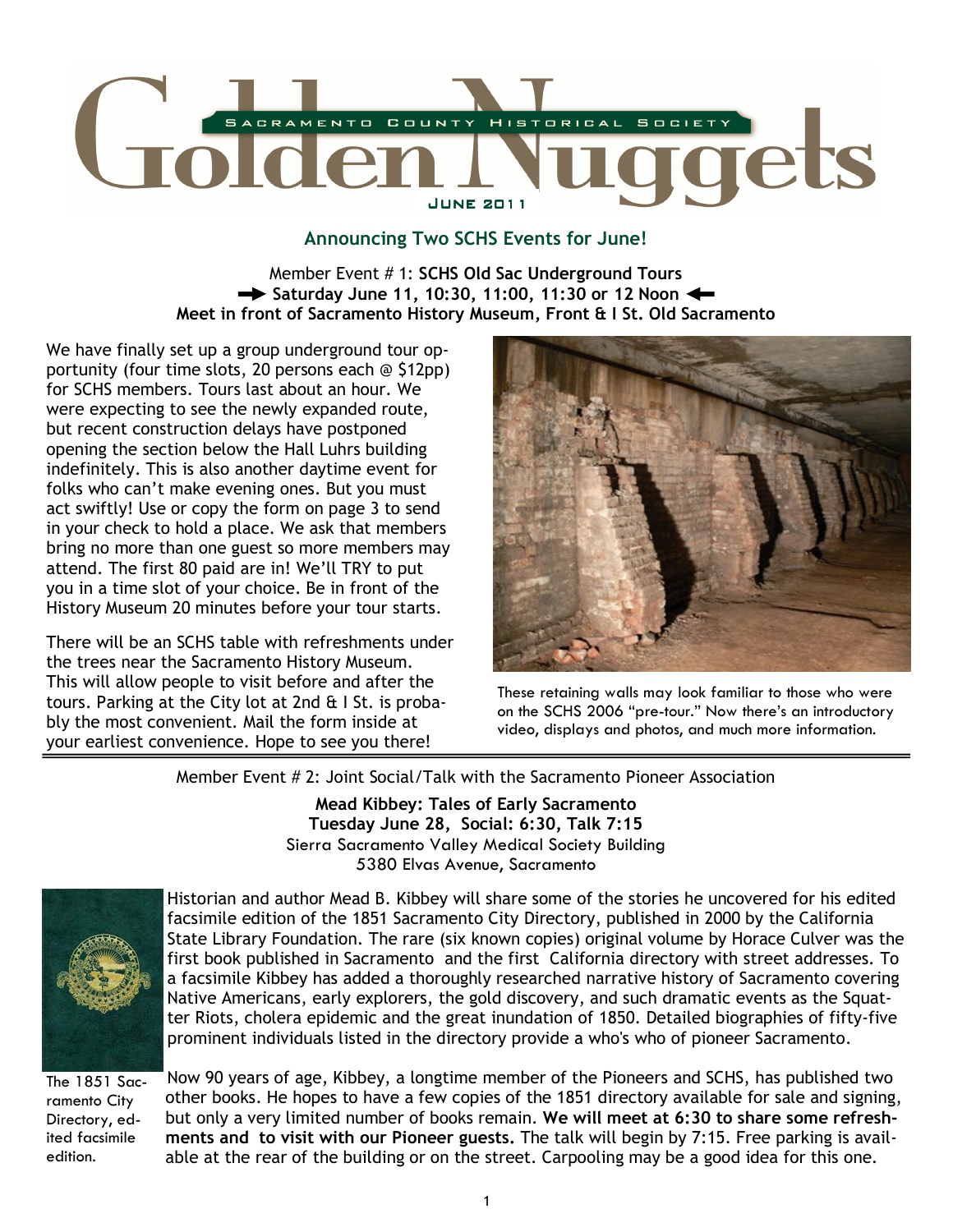#### Sacramento History Tours—Old and Not-So-Old: Heritage Tourism Goes Beyond Old Sacramento

# By William Burg

Until recently, heritage walking tours of Sacramento were limited to Old Sacramento. Increased interest in Sacramento's 20<sup>th</sup> century heritage, historic architecture, public art, and in the natural world so close to downtown Sacramento, has spurred new and popular tour programs. Some are run by nonprofits and volunteers, but a growing number of successful for-profit tours serve an expanding market for heritage tourism.

#### HOSF Old Sacramento Tours http://www.historicoldsac.org

The new Underground Tour program gets all the attention, but the Historic Old Sacramento Foundation also operates above-ground tours, based from the Sacramento History Museum at 101 I Street. Regular tours are offered every Saturday at 11:00 AM, and cost \$7 for adults and \$5 for children. Themes include early Sacramento architecture, the city's Gold Rush legacy, and special themes including political history, medicine, the waterfront, and 1960s redevelopment.

## DSP Downtown Tours http://www.downtownsac.org

The Downtown Sacramento Partnership (DSP) offers tours that stretch from Old Sacramento to the heart of the business district. Subjects include early Sacramento history, historic architecture, commerce, public art, Gladding-McBean tile, and the Speakeasy Tour. The Speakeasy Tour, focusing on the Prohibition era (and how Sacramentans basically ignored Prohibition) is by far the most popular, requiring prepaid registration that typically sells out within a day. Starting in May, DSP will offer a new Rock & Roll Tour, covering the story of live rock music in Sacramento from the 1950s to the 1990s. Tours cost \$10 and occur throughout the week.

#### Alkali Flat Food and History Tours http://local-food-tours.com

Chef Lisa Armstrong recently started a series of tours combining her interests in local food and local history, focusing on Alkali Flat and downtown Sacramento. Each tour costs \$42-58 but includes gourmet food and tours of landmark buildings. Some of the stops include Grange at the Cal-West Building

(Citizen Hotel), Tuli Bistro at the Hale Mansion (Sterling Hotel) and Ambrosia Café at the Hotel Regis. Future tours will include stops at landmarks like The Firehouse at Sacramento Engine Co. No. 3) and Luigi's Slice in the old Mayflower warehouse (aka MARRS.)

## Practical Cycle History Tours http://www.practicalcycle.com

Based in Old Sacramento in the historic Brannan Building, Practical Cycle combines bike sales and rental with a series of guided tour programs. Tours last two hours, and tour subjects include breweries and food, architecture, religion, and general Sacramento history. Call for tour schedule and price.

#### Fast Eddie Bike Tours http://www.fasteddiebiketours.com

Cyclist and local history enthusiast Ed Hakari offers two alternating history bike tours at 10 AM every Tuesday, meeting at 23<sup>rd</sup> Street between K and L. Tours cost \$25 and include a bike, helmet, snacks and water. One tour explores urban art and Midtown history, while the other delivers riders to key landmarks and lesser-known Downtown and Midtown sites of historic interest. Fast Eddie can also charter any other day of the week for groups of 4 or more.

#### Sacramento Tree Foundation Tree Tours http://www.sactree.com

The Sacramento Tree Foundation hosts several free guided tree tours throughout the Sacramento area. One of these tours is a Tree Tour of Capitol Park, next scheduled for June 4 at 10 AM. The two-hour tour explores the wide variety of rare and unusual trees planted in Capitol Park, which for all practical

#### SACRAMENTO COUNTY HISTORICAL SOCIETY

2010-2011 Board of Directors President: Patricia Turse Vice President: William Burg Corresponding Secretary: Illa Collin Treasurer: Dan Winkelman History Consortium: Dr. Bob LaPerrière

Members-at-Large Maryellen Burns-Dabaghian, Clare Ellis, Tom Herzog, Greg Voelm, Greg Wellman, and Lisa Wire

Membership: Jenan Saunders

#### GOLDEN NUGGETS

Published at least bimonthly, September to June Editorial & Layout: William Burg, Patricia Turse Email: info@sachistoricalsociety.org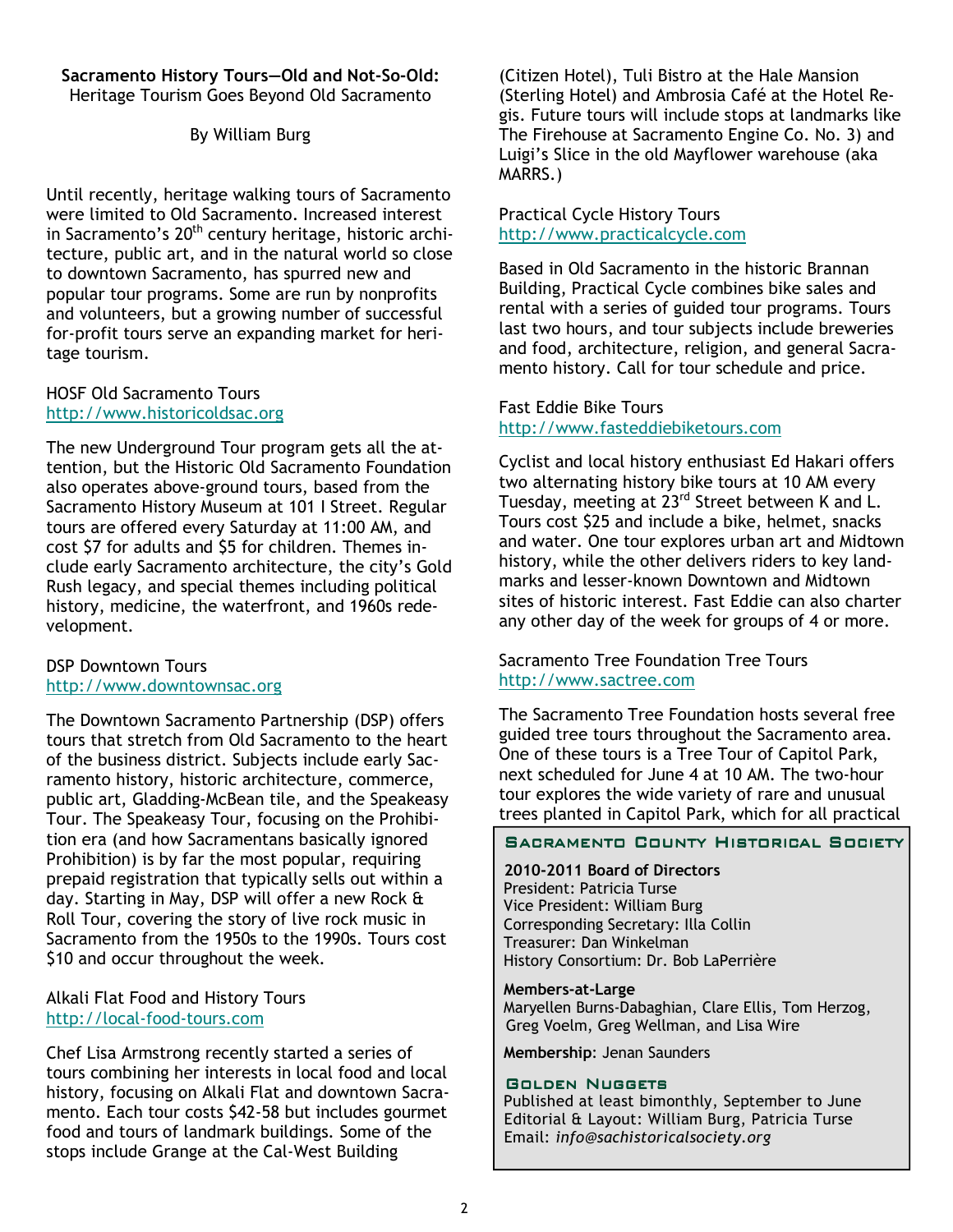purposes serves as a city arboretum. In addition to tree identification, the Sacramento Tree Foundation tours also teach basic tree care and the roles that trees play in a neighborhood.

## Old City Cemetery Tours http://www.oldcitycemetery.com

Best known for their Halloween tours, which invariably sell out weeks in advance, the Old City Cemetery Committee offers tours year-round. Generally held on the first Saturday at 10 AM, each monthly program covers a different topic related to some of the Cemetery's most notable residents. Events on the third Saturday focus on the flora of the Cemetery, especially their renowned rose garden. Tours are held without charge, but donations are encouraged.

## Self-Guided History Tours http://www.sacramentoheritage.org

For those who don't want to be constrained by a schedule, nonprofit Sacramento Heritage Inc. offers provides online self-guided walking tours of downtown Sacramento, the Old City Cemetery, Oak Park, Boulevard Park and Curtis Park. Download from the website above and print, or view online with a smart phone, and you can explore a neighborhood's history on your own schedule.

# This is the last newsletter until September. Make your own history this summer!

It's not too late to renew your membership: Bring membership check to Group Tour.

#### Almost Forgotten: James Warren, Father of California Agriculture By Patricia Turse

The few people who have heard of James Lloyd La Fayette Warren usually know that he introduced the camellia to Sacramento. Others may recall that he operated the New England Seed Store during the Gold Rush era in what is now Old Sacramento. Some even know that he designed a new landscape plan for then Governor Leland Stanford's home at 8th & N Streets just after the 1861-62 floods. But Historian Walton Bean has said that Warren "probably contributed more than any other single leader to the beginnings of modern agriculture in California."

Bean credits Warren's importance to provisions supplied to 1849 mining camps, dealing in nursery stock, seed, and tools in the early 1850s, as editor and publisher of the California Farmer and Journal of Useful Sciences—the state's most substantial agricultural publication, as its leading organizer of agricultural societies and fairs, and as a tireless agitator for applying knowledge and ingenuity to the culture of soil in a frontier state. Warren's office, site of the first state fair, was a clearinghouse for exchanging information, specimens and seeds in California, the rest of the U.S., South America and Asia.

The Old Sacramento State Historic Park General Plan Team is currently trying to decide whether to reconstruct the street level store to its Gold Rush era or to re-use it adaptively. The SCHS Board of Directors recently sent a letter to the planning team encouraging the former. For more on the planning process, see www.parks.ca.gov/?page\_id=26346.

| SCHS Group Underground Tour Reservation, Saturday June 11                                                                                                                                                                                                                                                                                                                                                                |                                                                                                                                                                                                                                |  |  |
|--------------------------------------------------------------------------------------------------------------------------------------------------------------------------------------------------------------------------------------------------------------------------------------------------------------------------------------------------------------------------------------------------------------------------|--------------------------------------------------------------------------------------------------------------------------------------------------------------------------------------------------------------------------------|--|--|
| Member Name: Namer                                                                                                                                                                                                                                                                                                                                                                                                       | Email: Email: Album and the second service of the service of the series of the series of the series of the series of the series of the series of the series of the series of the series of the series of the series of the ser |  |  |
| Phone: _________                                                                                                                                                                                                                                                                                                                                                                                                         | <b>Alternate Phone:</b> Alternate Phone:                                                                                                                                                                                       |  |  |
|                                                                                                                                                                                                                                                                                                                                                                                                                          | Number of reservations @ \$12 each_____________ Guest name:______________________                                                                                                                                              |  |  |
|                                                                                                                                                                                                                                                                                                                                                                                                                          | *Tour time preferred? Number your choices 1-4, or circle ANYTIME if you want to make us happy.<br>10:30____11:00_____ 11:30_____ 12:00_____ ANYTIME. We'll email or call-or both-with time.                                    |  |  |
| $\mathcal Y$ You must be in front of Sac History Museum, Front & I St., 20 minutes before your tour starts.                                                                                                                                                                                                                                                                                                              |                                                                                                                                                                                                                                |  |  |
| Wear comfortable shoes. *We make no promises, but we'll try to accommodate your time prefer-<br>ences. Please try to be flexible! Send this form-or a copy of it-and your CHECK to SCHS Tour,<br>$\bar{\xi}$ PO Box 160065, Sacramento, CA 95816-0065 as soon as possible, by June 6. Questions? 916-443- $\bar{\xi}$<br>6265. More tour info: www.historicoldsac.org/programs,then follow the Old Sac Underground link. |                                                                                                                                                                                                                                |  |  |
|                                                                                                                                                                                                                                                                                                                                                                                                                          |                                                                                                                                                                                                                                |  |  |